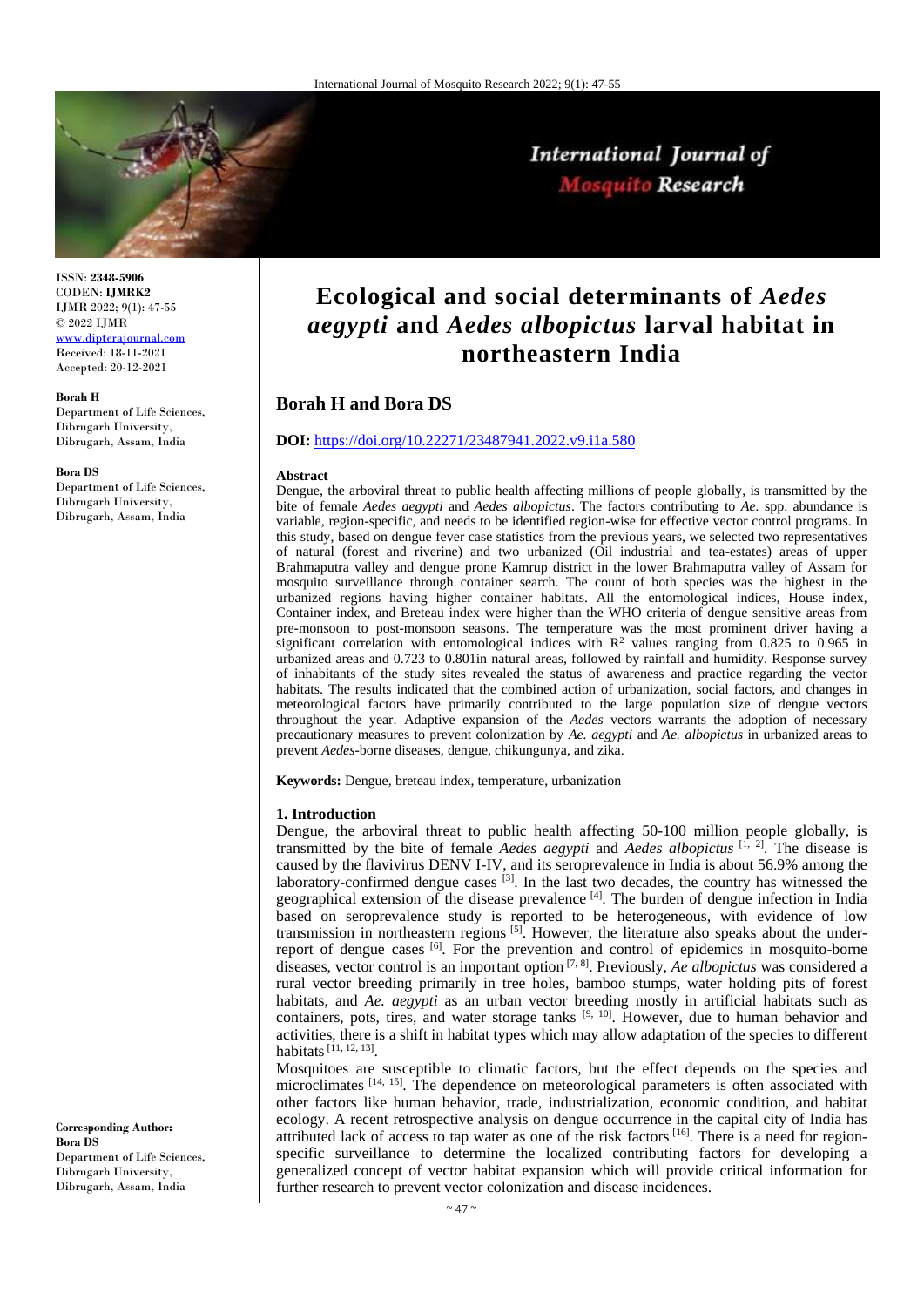The upper Brahmaputra valley of Assam, consisting of seven districts, has different ecological habitats comprising natural habitats in reserved forests, the bank of Brahmaputra River and its tributaries, national parks, rural and urbanized areas. The region is a gateway to the different states of northeast India and a place of attraction for tourists from all over the globe. Studies involving the combined effect of different categories of risk factors for dengue-endemic regions are scanty  $[17, 18, 19]$ . The present study aimed to determine the meteorological, habitat ecology, and social contributing factors for the *Aedes* vector population in selected natural and urbanized habitats of the Brahmaputra valley of Assam, located in northeast India.

# **2. Materials and methods 2.1 Survey area**

The districts, Tinsukia (27.48 N, 95.36 E) and Dibrugarh $(27.47 \text{ }^0N, 94.91 \text{ }^0E)$ , are located in the easternmost parts of Assam and serve as a gateway to adjoining states Arunachal Pradesh and Nagaland situated in northeast India. The districts with a population of about 14 lakhs are fastgrowing and a significant center for trade and commerce, mainly for the sector of oil, gas, and Tea. The districts Jorhat (26.75 N, 94.20 E) and Sivasagar (26.45 N, 95.25 E), lying in the middle part of the upper Brahmaputra valley of Assam, are rich in tea gardens and oil industry. Kamrup district (26.31 N to 91.59E) is located in the lower Brahmaputra valley of Assam and recorded with the highest dengue cases (Plate 1). All the districts are also endowed with natural habitats.



**Plate 1:** Google earth map showing dengue vector surveillance in different selected locations of Brahmaputra valley of Assam, India

# **2.2 Survey methods**

# **2.2.1 Selection of study sites**

Data were collected for the incidence of dengue confirmed cases of the preceding three years from District Malaria Offices. Based on the districts reporting many cases, we performed an entomological survey from June 2020 to May 2021 in the oil industry, tea estates, forest, and riverside areas of Dibrugarh and Tinsukia district. We used the areas under the oil industry and tea gardens as urbanized areas and forest and riverside areas as natural areas. The natural areas had very scattered thin human settlements. The survey in Jorhat, Sivasagar, and Kamrup districts was carried out postmonsoon to collect the minimum essential information for comparison (Figure 1). G.P.S. locations and environmental parameters were recorded from each survey area: ambient temperature, rainfall, and relative humidity. We also collected the meteorological data from the Regional meteorological Department, Guwahati, Assam, from 2015 to 2021 for

detecting the changes in the seasonal meteorological scenario of Assam.



Fig 1: Trend of positive dengue cases of last three years

## **2.2.2 Immature collection and identification**

To determine the ecological habitat-wise prevalence and seasonal variation of *Ae.* spp, the immatures were collected from houses and peridomestic areas by container search using the dipping method. In the container search method, every site was visited fortnightly during pre-monsoon (March-May), monsoon (June-Aug), post-monsoon (Sept-Nov), and winter (Dec-Feb), covering 150 houses per season. The collected immatures were brought to the laboratory, observed under a microscope for larval characters, counted, and kept in water containing plastic trays till the emergence of the adults. Food provided was slurry prepared with soybean and yeast (1:1). The adults were identified following morpho-taxonomic keys [20] .

### **2.2.3 Sociodemographic survey**

Besides container surveillance, sociodemographic surveillance was carried out in 50 houses per study area. The survey was based on the structured framework of questionnaires which included the number of members in a household, their educational qualification, their occupations, source of drinking water, knowledge about identification of dengue larval stages and breeding habitats, and access to awareness programs.

## **2.3 Computation of Entomological Indices and statistical analysis**

During the survey using container search, all kinds of containers were examined. The water containers were marked as "Wet containers," and those detected with mosquito immatures were marked as "Positive Containers." Similarly, the houses with positive containers are labeled "Positive houses." The houses for the survey were selected by systematic random sampling technique. The larvae count per season was used to calculate the entomological indices, *viz*. Container Index (CI), House index (HI), Breteau index (BI) as per the guidelines of the World Health Organization<sup>[21]</sup>.

We used the entomological indices and the larval counts of *Aedes* mosquitoes as response variables. The meteorological factors, minimum and maximum temperature, relative humidity and rainfall, and the habitats were considered predictor variables. We performed Scatter plot analysis and constructed bar diagrams in Graph Pad Prism v.5. Pearson's correlation studies predicted meteorological and response variables, the larval count. **3. Results**

## **3.1 Larval Prevalence**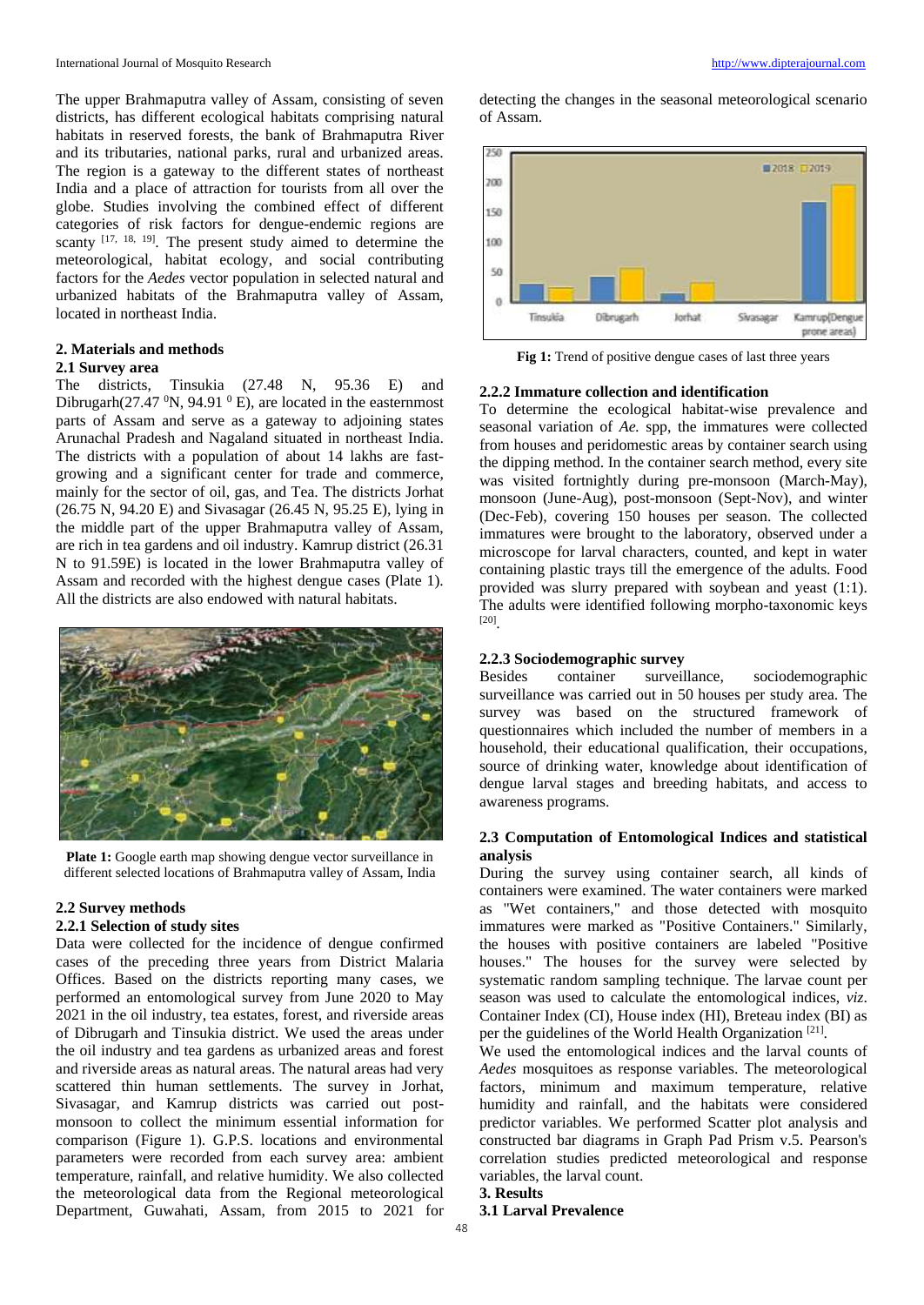During the survey carried out from 2020 to 2021 in industrial (Oil), tea estates, forest, and riverine areas of the districts Dibrugarh and Tinsukia, we encountered 135,155 mosquito immatures, out of which the highest appeared in the industrial area (55,716), followed by tea estates (49,947). Both the species were in high abundance from Pre-monsoon to postmonsoon, and the count was the lowest during winter (Dec-Feb) in all the study sites. In the survey carried out in Jorhat and Sivasagar districts during post-monsoon, we encountered 8105 and 6838 *Ae.* larvae from urbanized areas (Industrial areas and tea-estates) and natural areas (Forest and riverside areas). A total of 3523 and 357 *Ae. albopictus* and *Ae. aegypti*  larvae were collected from the urbanized area and 4112 and 223 from the natural areas of the Jorhat district. A total of 3567 and 478 *Ae. albopictus and Ae. aegypti* were collected from the urbanized areas and 2511 and 282 respectively from the natural areas of Sivasagar districts. In the survey carried out post-monsoon in Kamrup District, we encountered 9178 *Ae*. larvae, out of which, the total larval counts of *Ae. aegypti* in Maligaon, Dispur, Six mile, Panikhati, Industrial area (OIL) and Sonapur areas were 779, 860, 185, 483, 189 and 1311whereas in case of *Ae. albopictus*, the total larval counts were 940, 1216, 144, 1078, 493, and 1500 respectively. During post-monsoon, the total larval count was the highest for *Ae. aegypti* in Kamrup and for *Ae. albopictus* in the urbanized area of upper Brahmaputra valley (Fig 2).

Accordingly, in Dibrugarh and Tinsukia District, the HI for *Ae. aegypti* was the highest (36-44%) in all seasons in the Industrial Area, and among the seasons, the highest HI (26- 44%) occurred during post-monsoon (Sep-Nov). The HI for *Ae. albopictus* was the highest during post-monsoon (Sep-Nov) in the Tea estates (68.66%), followed by the industrial area (66%). For *Ae. aegypti*, BI was the highest for all the seasons in the industrial area. For *Ae. albopictus*, the highest BI, was recorded in the industrial area during monsoon (192.0) followed by post-monsoon (156.66) and in Tea estates during post-monsoon (150.66) followed by pre-monsoon (120.66). During pre-monsoon, the BI of the Industrial area (118) was close to Tea estates. In all the seasons, the CI for *Ae. aegypti* was the highest in the industrial area ranging from 16.47 to 29.11%. It was the highest (29.11%) in the industrial area during pre-monsoon (Mar-May) and the lowest in Tea estates during monsoon (June-Aug). In the case of *Ae. albopictus*, the CI was the highest (63.95%) in the Tea estates,

followed by the Industrial area (56.01%) during the premonsoon (Mar-May) and was the lowest (33.56%) in the riverside area during Monsoon (June-Aug).

During post-monsoon In Jorhat district for *Ae. aegypti*, the CI, HI, BI was 18.81%, 26%, 41 and for *Ae. albopictus* was 34.51%, 45.0%, 71.0 respectively in urbanized areas while in natural areas CI, HI, BI for *Ae. aegypti* was 19.4%, 22.0%, 35.0 respectively and for *Ae. albopictus* was 43.32%, 50.0%, 51.0 respectively. In Sivasagar district, the CI, HI, BI for *Ae. aegypti* was 30.74%, 28.0%, 56.0 and for *Ae. albopictus* was 85.3%, 46.0%, 77.0 respectively in urbanized areas, and the CI, HI, BI for *Ae. aegypti* was 17.82%, 19.0%, 32.0 and for *Ae. albopictus* was 32.09%, 35.0%,58.0 respectively in natural areas. From the survey carried out during post monsoon in Kamrup, we recorded the HI, CI, BI in Maligaon area for *Ae.aegypti* as 40.0%, 31.0%, 58.0 and for *Ae. albopictus* 40.0%, 36.26%, 66.0 respectively, in Dispur area, the HI, CI, BI for *Ae. aegypti* as 44.0%, 36.84%, 56.0 and for *Ae. albopictus* as 44.0%, 40.78%, 62.0%, in Six mile for *Ae. aegypti* as 18.0%, 18.18%, 20 and for *Ae. albopictus* as 22.0%, 23.63%, 26 respectively, in Panikhati for *Ae. aegypti* as 32.0%, 25.0%, 40.0 and for *Ae. albopictus* as 36.0%, 33.75, 54.0. In case of industrial area(OIL) the HI, CI, BI for *Ae. aegypti* was 16.0%, 18.0%, 20.0 and for *Ae. albopictus*  28.0%, 30.07%, 34 and in case of Sonapur (Kamrup rural) the HI, CI, BI for *Ae. aegypti* was 50.0%, 33.64%, 72.0 and for *Ae. albopictus* 54.0%, 42.99%, 92.0 respectively (Fig 3).

During post-monsoon, the HI for both the species was higher in the urbanized area of Upper Brahmaputra valley than natural area, and HI for *Ae. aegypti* was the highest in Kamrup district. The BI for both species was also the highest in the urbanized area. The BI of Kamrup was higher than in the natural area in the case of *Ae. aegypti* and lower in case of *Ae. albopictus*. The CI in the case of *Ae. aegypti* was the highest in urbanized areas of Upper Brahmaputra valley, followed by Kamrup. In the case of *Ae. albopictus*, it was the lowest in Kamrup (Fig4).

The overall container distribution in Dibrugarh and Tinsukia District was 32% for industrial areas, 25% in Tea Estates, 22% in the riverside area, and 21% in the forest (Fig 5). The analysis of the container types revealed that in all the studies, maximum positive containers belonged to plastic types ranging from 59 to 167 numbers in all seasons (Figure6).



**Fig 2:** Larval count of *Aedes agypti* (A) and *Aedes albopictus* (B) of urbanized (Industrial areas and Tea-estates), natural areas (Forest areas and riverine areas) of upper Brahmaputra valley, and Kamrup (dengue prone areas of lower Brahmaputra valley)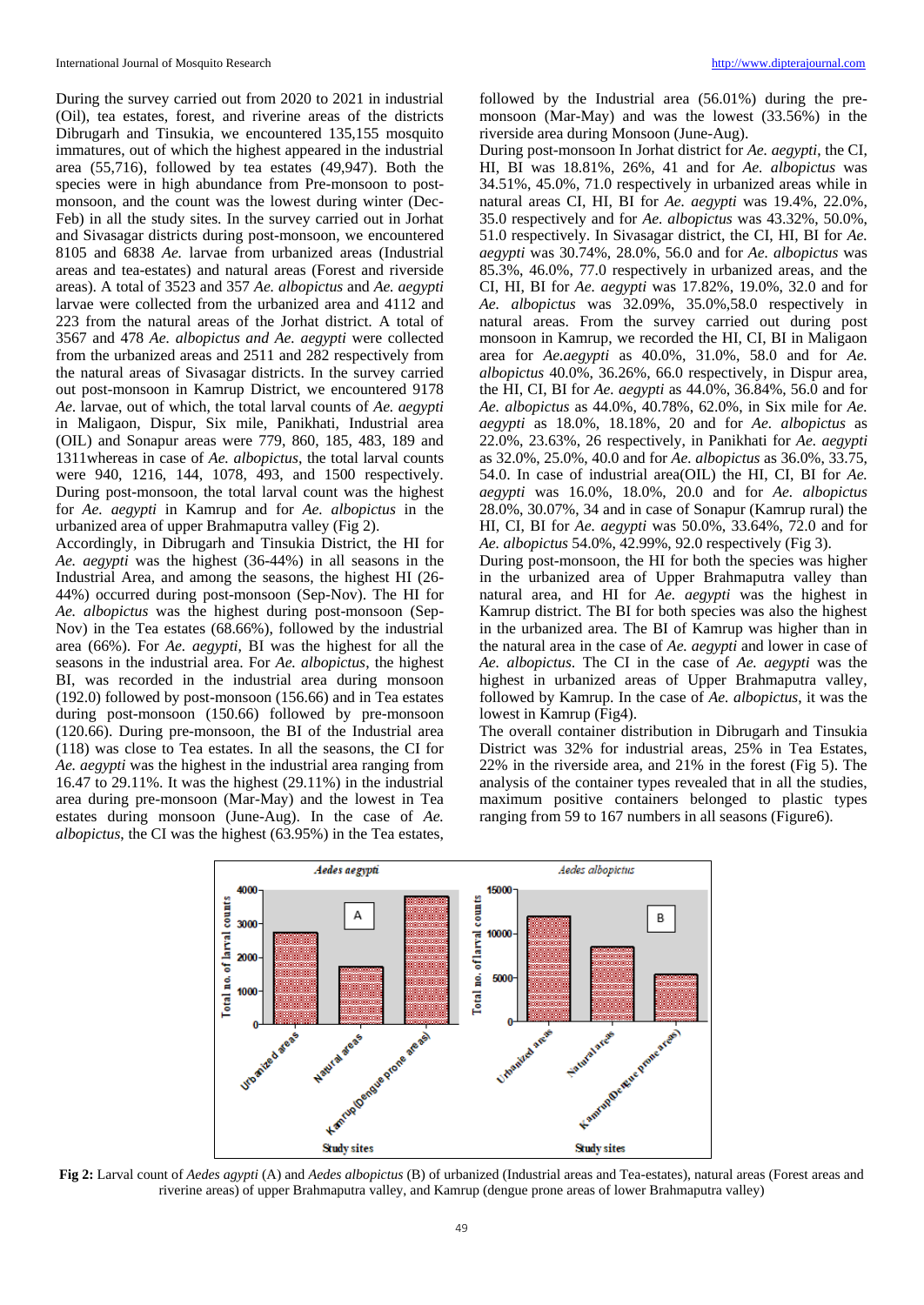

**Fig 3:** Variation of House Index (HI)%, Container Index (CI)% & Breteau Index (BI) for *Aedes aegypti* (A) and *Aedes albopictus* (B) of different dengue-endemic areas of Kamrup metro/ rural in the post-monsoon season



Kamrup dengue prone areas of lower Brahmaputra valley



**Fig 5:** Overall distribution of container counts in study sites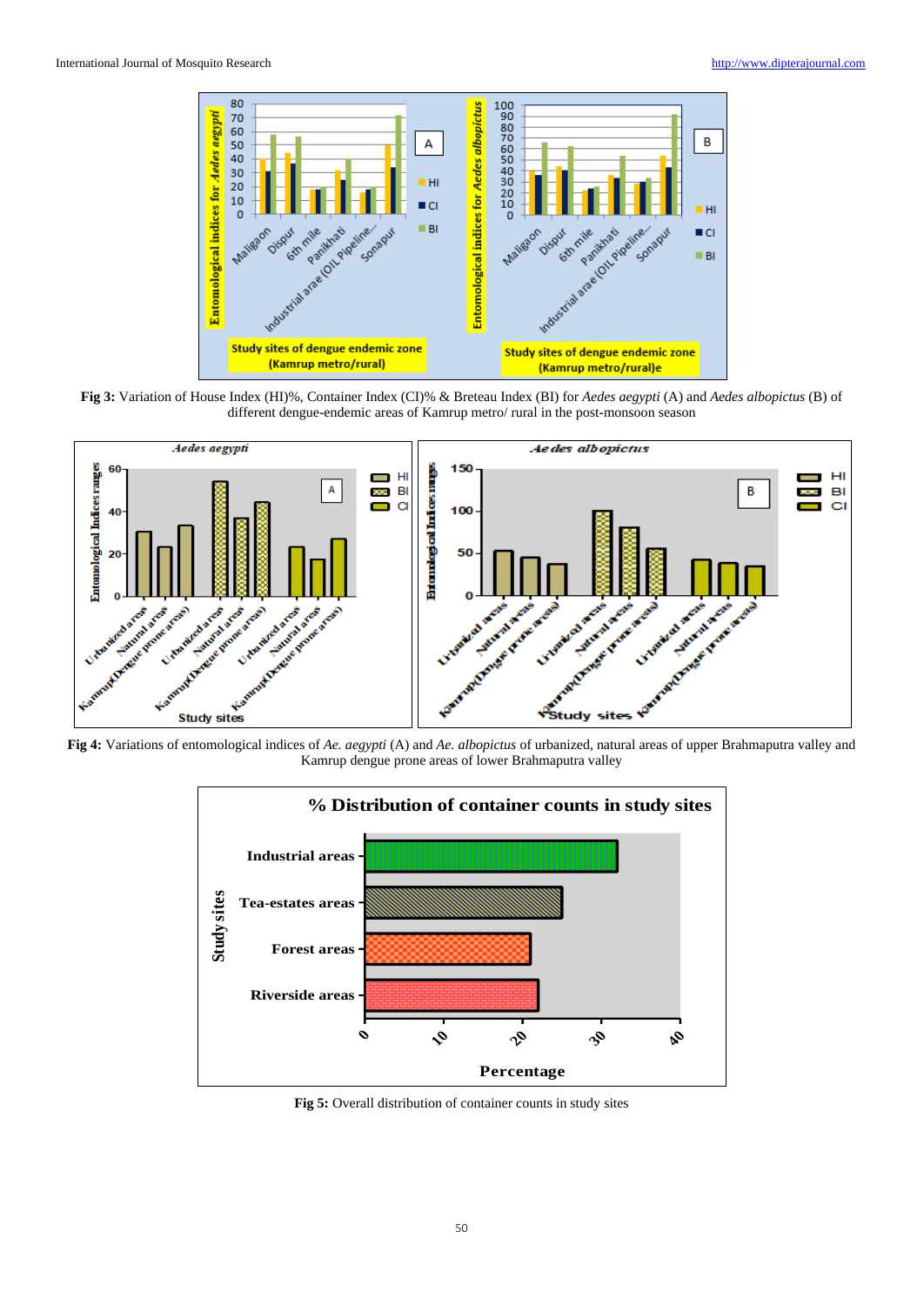

**Fig 6:** Seasonal distribution of container types in industrial (A), tea-estates (B), forest area (C) & riverside area (D)

### **3.2 Influence of Meteorological parameters**

The data of meteorological parameters showed that the temperature ranged from 8 ˚C in January to 37 ˚C in September, rainfall ranged from 14 mm in December to 484 mm in July. Humidity ranged from 64% in January to 90% in June and July (Figure 7). Further, the data representing the changes in meteorological parameters over six years in the state of Assam showed an increase in temperature with the highest record in August and December during 2019-2020. Simultaneously, the precipitation was the highest in April, July, and September, and Relative humidity was the highest of all the years every month during the study period

#### (Suppl.Figure1).

Pearson's correlation studies showed a significant positive correlation between maximum temperature and CI, HI, BI  $(R2=0.965, 0.821, 0.865 \text{ P} \le 0.01)$  in urbanized areas and also in (R2= 0.801, 0.726, 0.723 P≤ 0.01) in natural areas. The correlation coefficient between CI, HI, BI, and precipitation for urbanized areas were 0.625, 0.328, and 0.504, respectively, and for natural areas were 0.454, 0.269, and 0.316, respectively. The correlation coefficient between CI, HI, BI, and humidity for urbanized areas were 0.526, 0.542, and 0.597 for natural areas were 0.401,0. 50, 0.40 respectively.



**Fig 7:** The averages of monthly variations of meteorological parameters during vector surveillance (June 2020 to May 2021)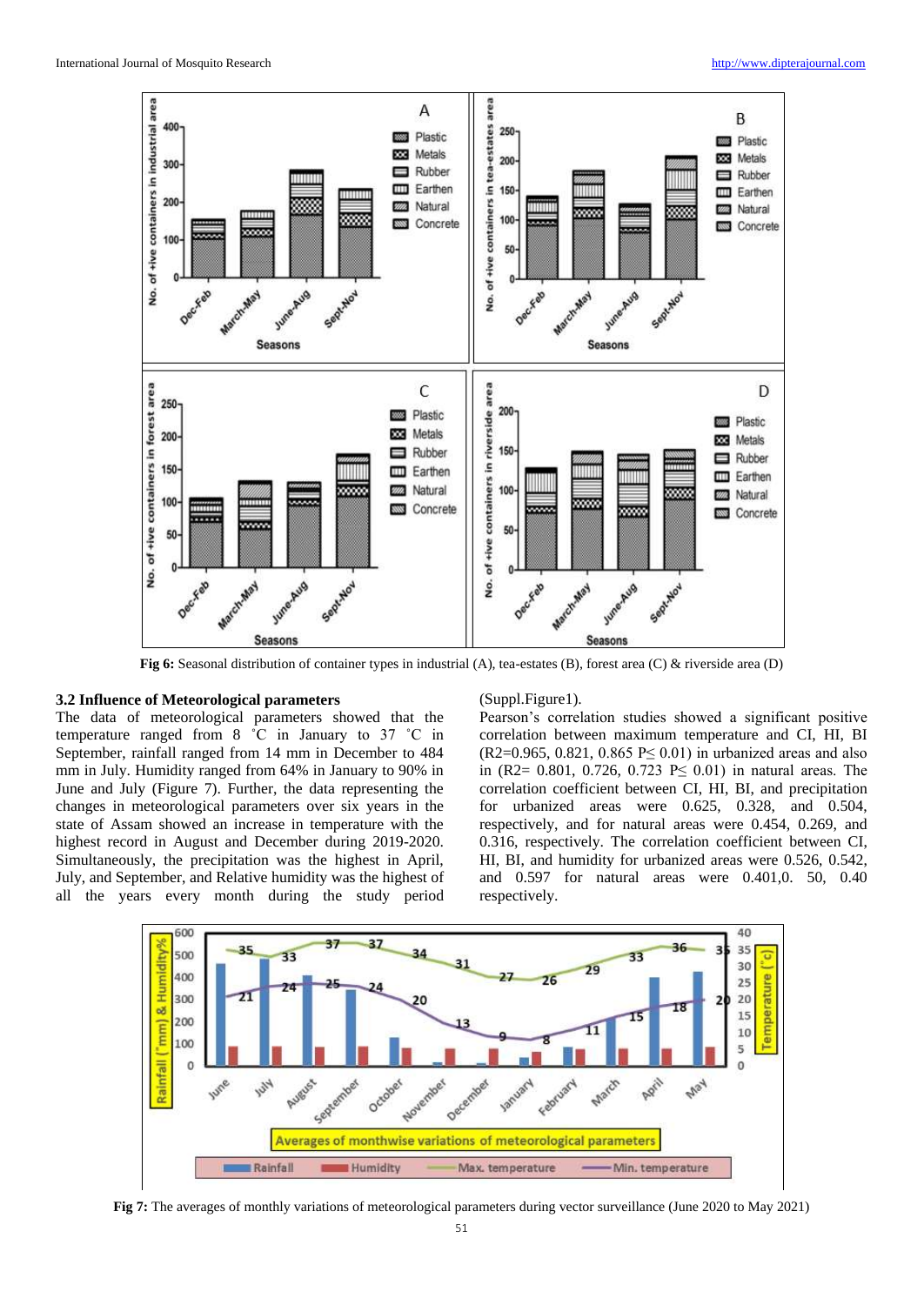## **3.3 Sociodemographic survey**

We recorded that the percentage of male respondents was more during the survey. Access to tape water was poor in Tea estates, forest, and riverine areas. Regarding knowledge on dengue vectors and their breeding habitats, the least informed were the respondents of tea-estates areas (20%), and the best informed were the respondents of industrial areas (70%) (Figure8).



**Fig 8:** Sociodemographic status of study areas for dengue vector surveillance

### **4. Discussion**

Among the northeast states of India, the first outbreak of dengue fever occurred in 2010 in Guwahati (District Kamrup), Assam, the gateway to the surrounding states of northeastern India. From the adjoining sub-urban areas of the lower Brahmaputra valley were reported 237 confirmed dengue cases. In the subsequent years, it spread to the different areas of the upper Brahmaputra valley. In 2012 and 2013, maximum cases were reported  $(1056 \text{ and } 4526)^{22}]$ . Among different districts of the upper Brahmaputra valley of Assam, Dibrugarh and Tinsukia reported the highest positive cases of dengue fever from 2017 to 2019.

In the present study, we conducted a detailed study regarding the effect of meteorological parameters, habitat, and social attributes in Dibrugarh and Tinsukia District, and based on the finding of the highest prevalence of dengue vectors during post-monsoon, we surveyed the vectors in the other study sites of upper Brahmaputra valley and Kamrup district during post-monsoon only. The ecology of the natural environment is disrupted by anthropogenic activities, which bring changes to insect population dynamics and size. We recorded the highest dengue vectors in the urbanized area (oil industry and teaestates). The survey sites of the tea estates were the peridomestic areas of the tea garden workers having no proper drainage and sanitary system compounded by a poor state of awareness about mosquito habitat and disease transmission. The area under the oil industry covers residential areas, construction and production sites, drilling areas, and markets. A higher larval count in the urbanized area could result from multifunctional human activities like trade, travel, industrial activities in the tea and oil sector, and an increase in human population density compared to the natural areas (Riverside and forest areas). The highest count of *Ae. aegypti* in the Kamrup district can be correlated to the highest dengue cases in the District.

Regarding the seasonal prevalence of the dengue vectors, we found that the entomological indices HI, CI, BI, and vector count were higher in all seasons except winter. Our findings are consistent with studies carried out in Indonesia, Vietnam, South Korea, and Myanmar, where HI, BI, and vector

populations were higher during the rainy season than during the winter season  $[23, 24, 25, 26]$ . In search of a plausible reason for the high entomological indices recorded in our study during pre-monsoon and post-monsoon, we examined the meteorological parameters of the last six years in the state of Assam (Suppl.Figure1). The examination revealed an increasing trend of temperature over the years. The humidity also increased during 2019-2020. The average precipitation during pre-monsoon was similar to that of post-monsoon during 2019-2020, which indicated a positive interactive influence of precipitation and temperature on enhancing the larval abundance. The persistence of precipitation from premonsoon to post-monsoon (March to November), along with a temperature range of  $13-37$  <sup>0</sup>C, can be suitable for Ae. mosquito's growth and development.

On the other hand, the minimum larval population in the winter correlated with low temperature and rainfall (8 ˚C and 14mm). We also found a significant positive correlation between temperature and entomological indices in scatter plot analysis in corroboration. Similar findings are reported by studies carried out in Indonesia<sup>,</sup> where they encountered minimum mosquito larvae in the dry season compared to the wet season <sup>[26]</sup>. Less rainfall means that a reduced amount of water is retained in containers, adversely affecting mosquito breeding. We observed in the present study a high relative humidity from pre-monsoon to post-monsoon seasons, which correlated with high vector density. Similar findings have been reported by studies carried out in other parts of southeast Asia  $[27, 28]$ . One earlier study reported that the vector density positively correlates with high humidity only  $[29]$ . In our study, during the winter season, when all the three meteorological parameters, humidity, temperature, and rainfall, were at their minimum, vector count was also recorded to be minimum. Thus, in conformity with certain other studies [30, 31, 32, 33]. We also observed that all three meteorological parameters predominantly influenced the vector density. Therefore, the present concerns regarding the effects of climatic change can be expected to apply to *Ae. spp* population and disease incidence.

The HI, CI, and BI are the commonly used entomological indices in determining the distribution pattern of the dengue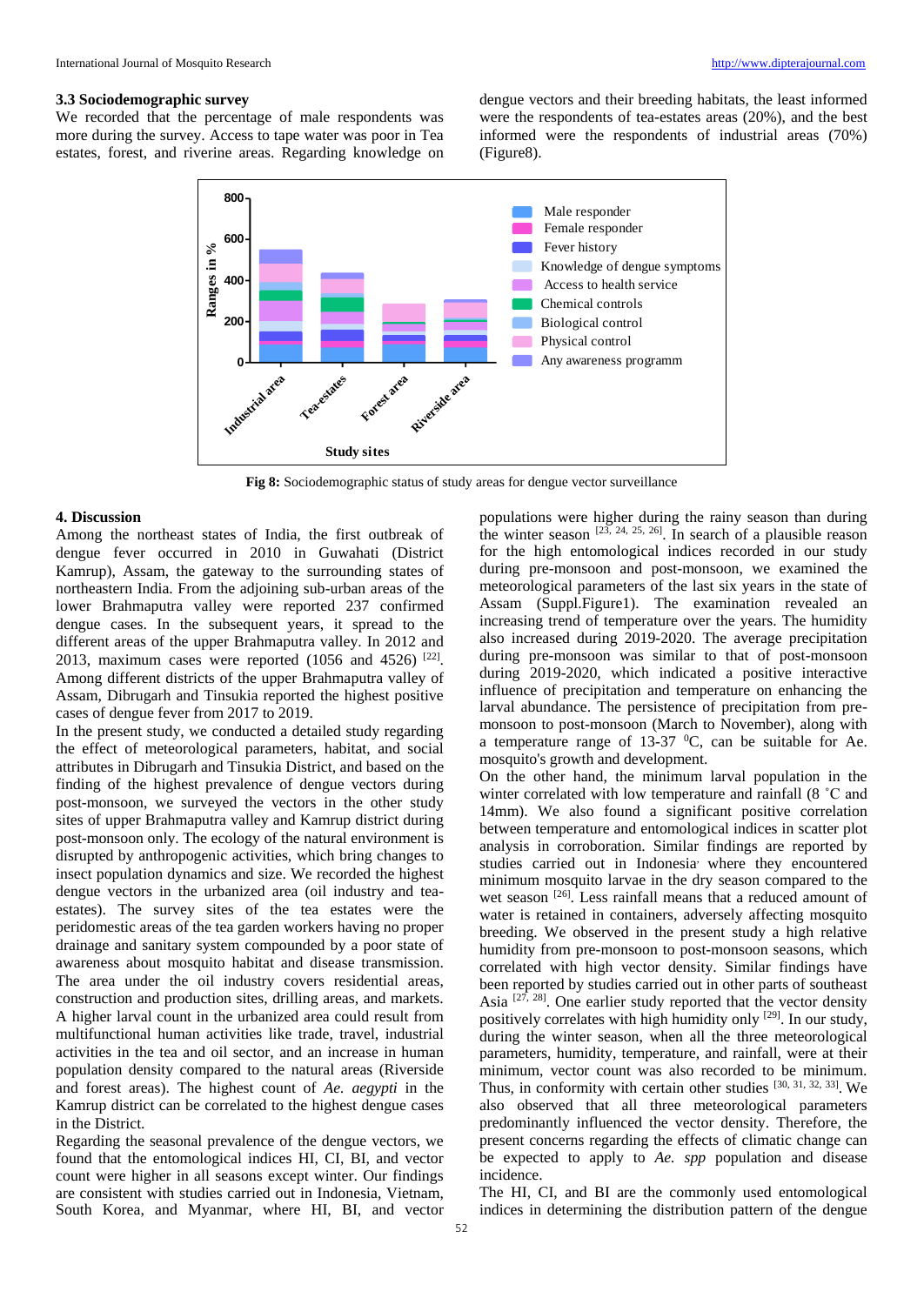vectors. Among the three indices, HI and BI are the most widely used larval indices for detecting dengue vector population density  $[34, 35]$ . The container index reflects the proportion of water holding positive container. HI reflects the presence and distribution of the *Aedes* population in a given locality. BI shows a correlation between the numbers of positive containers to the number of houses reflecting the density in the locality. Generally, a condition of HI greater than five and BI greater than 20 indicates a locality as a dengue-sensitive zone  $[36, 21]$ . In our study, the HI value ranged from 14.66 to 68.66, BI ranged from 22.6 to 192, and CI ranged from 5.14 to 63.95, and hence both the natural and urbanized areas come under dengue sensitive zones. We also observed the presence of larvae of both species in the same artificial containers, which indicated that both the vectors were well adapted to the artificial containers. The intriguing question in the results was our finding of the dengue sensitivity in the natural habitats with different ecology. The reason may be attributed to the methodology adopted for the study in which container search was done where the natural habitats were encroached by the human population. During winter, the riverside areas serve as good recreational spots leading to increased deposition of plastic containers followed by creating more larval habitats. The analysis reflected the ease of colonization of the encroached natural habitats by the dengue vectors.

Our survey carried out in Jorhat and Sivasagar district with records of medium and the lowest dengue cases, respectively, showed the HI and BI to be lower than those of Dibrugarh Tinsukia districts. The observation indicated a greater chance of disease incidence when the vector population is higher. In areas having consecutive yearly dengue outbreaks, the high population of incriminated dengue vectors correlates with high virus-positive ones [29]. In the case of Kamrup metro/rural, all the three entomological indices were recorded the highest in Sonapur, followed by Maligaon and Dispur, and the least was recorded from Six miles. However, the study sites of Kamrup come under urbanized areas and are comparable with the urbanized area of Upper Brahmaputra valley. Accordingly, all entomological indices of Kamrup were close to urbanized areas in the case of *Ae. aegypti.* The lower indices of *Ae. albopictus* in Kamrup District corroborates with a low larval count of the species in the District as compared to upper Brahmaputra valley. However, the low count of the species of albopictus might be due to our site selection policy based on dengue prevalence records. *Ae. albopictus* is a comparatively less effective vector for the dengue virus, but it is also incriminated as a Chikungunya and Zika.

The study in the upper Brahmaputra valley further revealed that the deposition of artificial containers near households or commercial places such as plastic containers, abandoned tires, flower pots, water storage drums, providing suitable breeding habitats for dengue vectors was high in the urbanized area with the highest recorded in the industrial area followed by tea estates. We attributed the reason for comparatively lower CI in the Tea estates as compared to oil industry areas during summer to the presence of comparatively smaller sized containers (utensils, plastic cups, earthen pots) in the Tea estates used by the garden workers which overflow during summer rains leading to flowing out of the immatures from the containers. The plastic containers constituted the highest proportions of *Ae.* bearing containers. The sociodemographic survey revealed the indiscriminate use of plastic containers

and unorganized disposal rooted in either lack of awareness about their contribution towards increasing *Ae.* population or social attitude towards non-compliance. Further, our study reflects a higher population size of *Ae. albopictus* in industrial areas of upper Brahmaputra valley and indicates a shift in *Ae albopictus* population from forest to urban and semi-urban areas. In contrast, earlier studies in many countries reported that *Ae. albopictus* breeds only in natural habitats like tree holes, and bamboo stumps  $[37, 38]$ . Out studies supported the reports from other countries regarding *Ae.*'s high adaptability and invasive character  $[39, 40, 41, 42]$ . Again, along with high container habitat in the urban environment rooting from human knowledge, attitude, and malpractice, increasing human population size may also contribute to higher vector density dependent on host availability for reproduction. Region-specific identification of the source of container increase, providing awareness about their potential risk, and development of Governmental or industrial management mechanism for adoption of good societal practice can contribute towards the reduction of *Ae*. vector population.



**Suppl. Fig 1:** Changes in temperature, humidity and rainfall in Assam (India) during 2015 to 2020

# **5. Conclusion**

The study results indicated that the combined action of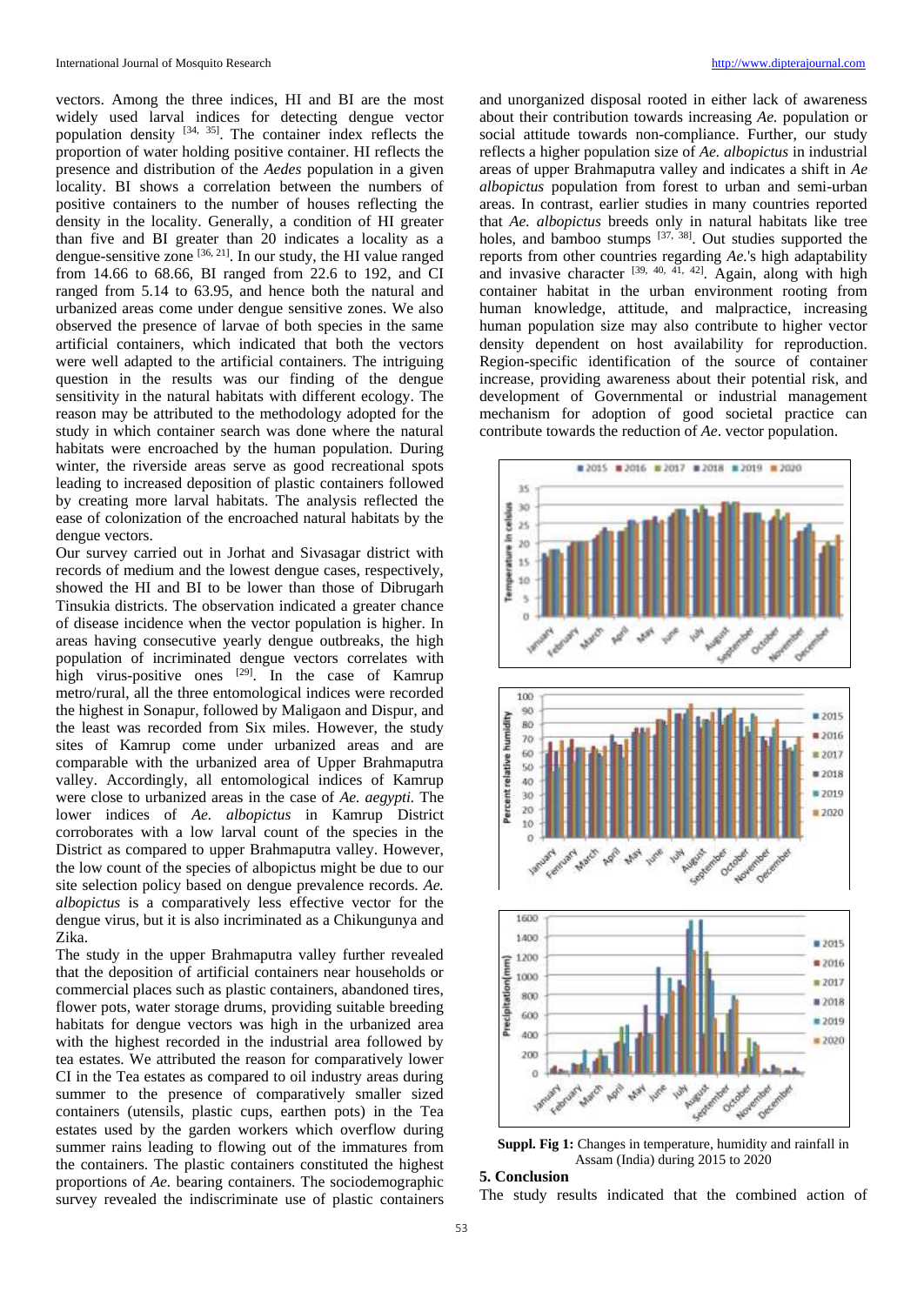urbanization, social attitude, and changes in meteorological factors have primarily contributed to the high dengue vector population throughout the year, except for a very narrow winter window. Adaptive expansion of the *Aedes* vectors warrants the adoption of necessary precautionary measures to prevent colonization by *Ae. aegypti* and *Ae. albopictus* in urbanized areas for preventing *Aedes* borne incidence of diseases, dengue, chikungunya, and zika.

## **6. Acknowledgment**

The authors are grateful to the Department of Science and Technology of India for funding through project E.M.R./2017/004518. The authors are indebted to the Malaria departments, Govt. of Assam, and Regional Meteorological Department, Assam.

**Contribution:** Both the authors have equally contributed to the manuscript.

**Conflict of Interest:** The authors bear no conflict of interest.

### **7. References**

- 1. Brady OJ, Gething PW, Bhatt S. Refining the global spatial limits of dengue virus transmission by evidencebased consensus. Plos One Neglected Tropical Diseases. 2012;6:8.
- 2. Bhatt S, Gething PW, Brady OJ. The global distribution and burden of dengue. Nature. 2013;496:504-507.
- 3. Ganeshkumar P, Murhekar MV, Poornima V, *et al.*  Dengue infection in India: A systematic review and metaanalysis. Plos One Neglected Tropical Diseases. 2018;12(7):e0006618.
- 4. Baruah S, Dutta P. Seasonal pattern of abundance of Ae. albopictus in urban and industrial areas of Dibrugarh district Assam. Asian Journal of Experimental Biological Sciences. 2013;3:559-564.
- 5. Murhekar MV, Kamaraj P, Kumar SM, Khan SA, *et al*. Burden of dengue infection in India, 2017: a crosssectional population-based serosurvey. Lancet Global Health. 2019;7:e1065-73.
- 6. Kakkar M. Dengue fever is massively- unreported in India, hampering our response. British Medical Journal. 2012;345:e85-D74.
- 7. Webster DP, Farrar J, *et al*. Progress towards a dengue vaccine, The Lancet Infectious Diseases. 2009;9(11):678- 687.
- 8. Capeding MR, Tran NH, Hadinegoro SRS. Clinical efficacy and safety of a novel tetravalent dengue vaccine in 9 healthy children in Asia: a phase 3 randomized, observer masked, placebo-controlled trial. The Lancet. 2014;384(9951):1358-1365.
- 9. Jansen CC, Prow NA, Webb CE, *et al*. Arboviruses isolated from mosquitoes collected from urban and periurban areas of eastern Australia. Journal of American Mosquito Control Association. 2009;25(3):272-278.
- 10. Ferdousi F, Yoshimatsu S, Sohel ME, Wagastsuma Y. Identification of essential containers for *Ae.* larval breedings to control dengue in Dhaka, Bangladesh. Tropical Medical Health. 2015;43(4):253-264.
- 11. Li Y, Kamara Zhou FG, Puthiyakunnon S, Liu Y, Li C, Zhou Y, *et al.* Urbanization increases *Ae. albopictus* larval habitats and accelerates mosquito development and survivorship. Plos One Neglected Tropical Diseases.

2014;8(11):e3301.

- 12. Das MR, Gopalkrishnan D, Kumar JG, Baruah I. Spatiotemporal distribution of dengue vectors & identification of high-risk zones in district sonitpur, Assam, India. Indian Journal of Medical Research. 2014;140:278-284.
- 13. Dev V, Khound K, Tewari GG. Dengue vectors in urban and suburban Assam, India: entomological observations. WHO South-East Asia Journal of Public Health. 2014.
- 14. Taludhar R, Singh A, Banjara MR, Gautam I, Dhimal M, *et al*. Effect of meteorological factors on the seasonal prevalence of dengue vectors in upland hilly and lowland Terai regions of Nepal. Parasite & Vectors. 2019;12:42.
- 15. Udayanga L, Aryaprema S, Gunathilaka N, Iqbal MCM, Fernando T, *et al*. Larval indices of vector mosquitoes as predictors of dengue epidemics: an approach to manage dengue outbreaks based on entomological parameters in the districts of Colombo and Kandy, Sri Lanka. BioMed Research International. 2020;6386952:11.
- 16. Telle O, Nikolay B, Kumar V, Benkimoun S, Pal R, Nagpal B, *et al*. Social and environmental risk factors for dengue in Delhi city: A retrospective study. PLoS Negl Trop Dis. 2021;15(2):e0009024.

https://doi.org/10.1371/journal. pntd.0009024

- 17. Teurlai M, Eugene C, Mangeas M. Socio-economic and climatic factors associated with dengue fever spatial heterogeneity: A worked example in New Caledonia. Plos Neglected Tropical Diseases. 2015;9(12):e0004211.
- 18. Vannavong N, Seidu R, Overgaard HJ. Effects of sociodemographic characteristics and household water management on Aedes aegypti production in suburban and rural villages in Laos and Thailand. Parasite & Vectors. 2017;10:170.
- 19. Tyagi BK, Munirathinam A, Venkatesh A. A catalog of Indian mosquitoes. International Journal of Mosquito Research. 2015;2(2):50-97.
- 20. World Health Organization. Regional Office for the Western Pacific. Guidelines for dengue surveillance and mosquito control. WHO Regional Office for the Western Pacific. 1995.

https://apps.who.int/iris/handle/10665/207027

- 21. Dutta P, Mahanta J. Potential vectors of dengue and the profile of dengue in northeastern region of India: An epidemiological perspective. Dengue Bulletin. 2006;30:234-242.
- 22. Akram W, Lee JJ. Effect of habitat characteristics on the distribution and behavior of *Ae. albopictus*. Journal of Vector Ecology. 2004;29:379-82.
- 23. Oo TT, Storch V, Madon MB, Becker N. Factor influencing the seasonal abundance of *Ae.* (Stegomyia) *aegypti* and the control strategy of dengue and dengue hemorrhagic fever in Thanlyin Township, Yangon city, Mayanmar. Tropical Biomedicine. 2011;28:302-11.
- 24. Pham HV, Doan HTM, Phan TTT, Minh NNT. Ecological factors associated with dengue fever in a central highlands province, Vietnam. B.M.C. Infectious Diseases. 2011;11:172.
- 25. Wijayanti SPM, Sunaryo S, Suprihatin S, McFarlane M, *et al*. Dengue in Java, Indonesia: relevance of mosquito indices as risk predictors. Plos One Neglected Tropical Diseases. 2016;10:e0004500.
- 26. Ratho RK, Mishra B, Kaur J, Kakkar N, Sharma K. An outbreak of dengue fever in peri-urban slums of